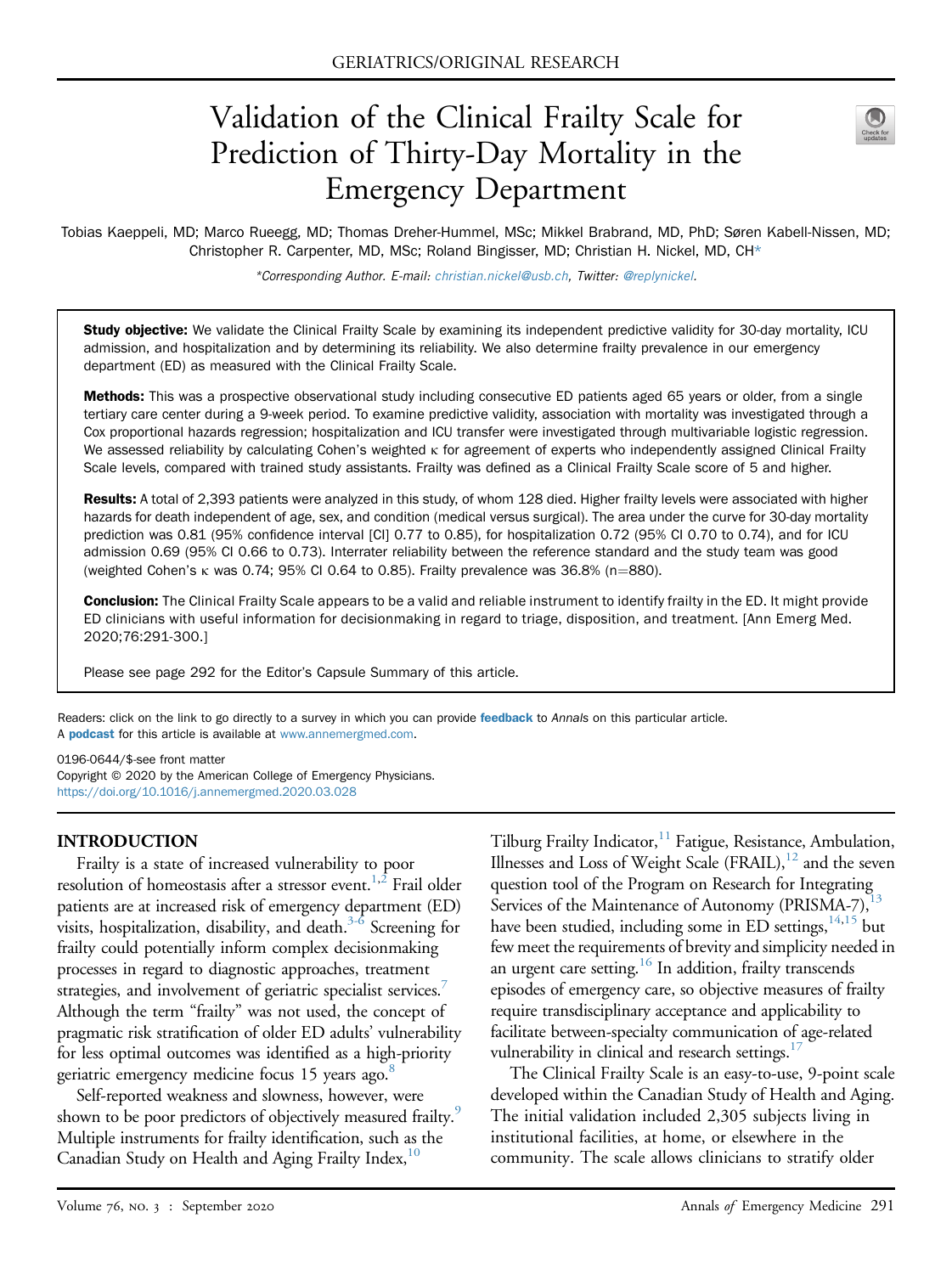#### Editor's Capsule Summary

#### What is already known on this topic

In the inpatient setting, frailty has been shown to predict hospital length of stay and mortality. No measure of frailty has been validated in the acute care setting.

#### What question this study addressed

This prospective observational study of emergency department (ED) patients aged 65 years and older assessed the validity and reliability of the Clinical Frailty Scale.

# What this study adds to our knowledge

Among 2,393 patients, the Clinical Frailty Scale was an accurate independent predictor of hospitalization, ICU admission, and 30-day mortality, and demonstrated good interrater reliability.

# How this is relevant to clinical practice

Frailty as a concept, and the Clinical Frailty Scale in particular, may be a useful complement to other information in predicting health outcomes for older ED patients.

patients by degrees of vulnerability.<sup>18</sup> A pictograph and a clinical description (Appendix E1, available online at <http://www.annemergmed.com>, German translation) help to assign scores in the Clinical Frailty Scale, ranging from very fit (score 1) to terminally ill (score 9). The scale might be usable and feasible in an emergency setting, according to emergency staff interviews discussing case vignettes.<sup>[16](#page-8-12)</sup> Some interviewees stated that they did not use frailty tools because they use their clinical judgment instead. However, this clinical judgment is not a reliable process and not always accurate compared with formal scales.<sup>[16](#page-8-12)</sup> Furthermore, clinical judgment might be subject to variation in regard to frailty assessment.<sup>16</sup>

Frailty status as measured by the Clinical Frailty Scale is an independent predictor for inhospital mortality and length of stay for hospitalized patients.<sup>19,[20](#page-8-16)</sup> However, to date, only 2 studies have investigated the predictive value of the scale in the acute care setting. One retrospective study examined the scale in regard to 30-day inpatient mortality in a nonconsecutive sampling of hospitalized patients.<sup>[21](#page-8-17)</sup> Another study assessed its accuracy for 90-day mortality in acutely admitted surgical inpatients.<sup>22</sup> To date, the scale has not been validated in the ED setting in a consecutive sample, to our knowledge.

Therefore, the primary objective of this prospective study of consecutive patients aged 65 years and older was to validate predictive accuracy of the Clinical Frailty Scale in the ED for 30-day mortality. Secondary outcomes were predictive accuracy of the scale for ICU admission and hospitalization, and its reliability in a consecutive patient sample. In addition, we aimed to quantify the ED prevalence of frailty as measured by the scale. Furthermore, we compared the performance of the scale with the wellestablished Emergency Severity Index, which also has prognostic properties, as well as the Identification of Seniors at Risk score.<sup>[23-25](#page-9-0)</sup> The Identification of Seniors at Risk is a quick and simple screening tool that, according to the American College of Emergency Physicians (ACEP) geriatric ED guidelines, should be completed as part of the initial evaluation of older ED patients. $8,26$  $8,26$  $8,26$  Last, we examined the distribution of frailty categories across different triage levels.

# MATERIALS AND METHODS

#### Study Design and Setting

This was a prospective observational study with consecutive sampling. All patients aged 65 years and older who presented to the ED of the University Hospital Basel between March 18 and May 20, 2019, were assessed for inclusion 24 hours a day, 7 days a week. The University Hospital Basel is a tertiary care center with an annual ED attendance of approximately 52,000 patients aged 16 years and older, of whom 16,700 (32%) are aged 65 years or older. The overall admission rate in 2019 was 33%. For patients aged 65 years and older, admission rate was 61% in 2019. Obstetric, pediatric, and ophthalmologic patients are treated in separate facilities nearby. There are 3 geriatric hospitals, 2 hospices for palliative care, and 39 nursing homes with almost 2,900 nursing beds in the Basel area.<sup>[27](#page-9-2)</sup>

#### Selection of Participants

The study protocol was approved by the local ethics board. Every patient presenting to the ED of the University Hospital Basel during the study period was screened for inclusion. Patients who were unable to provide informed consent (eg, treatment in the resuscitation bay, immediate transfer to the ICU) were not screened for inclusion. We included all patients aged 65 years or older after oral consent. Patients denying consent were not included. Patients with mild cognitive impairment were not excluded, which is in accordance to previous recommendations.<sup>[28](#page-9-3)</sup>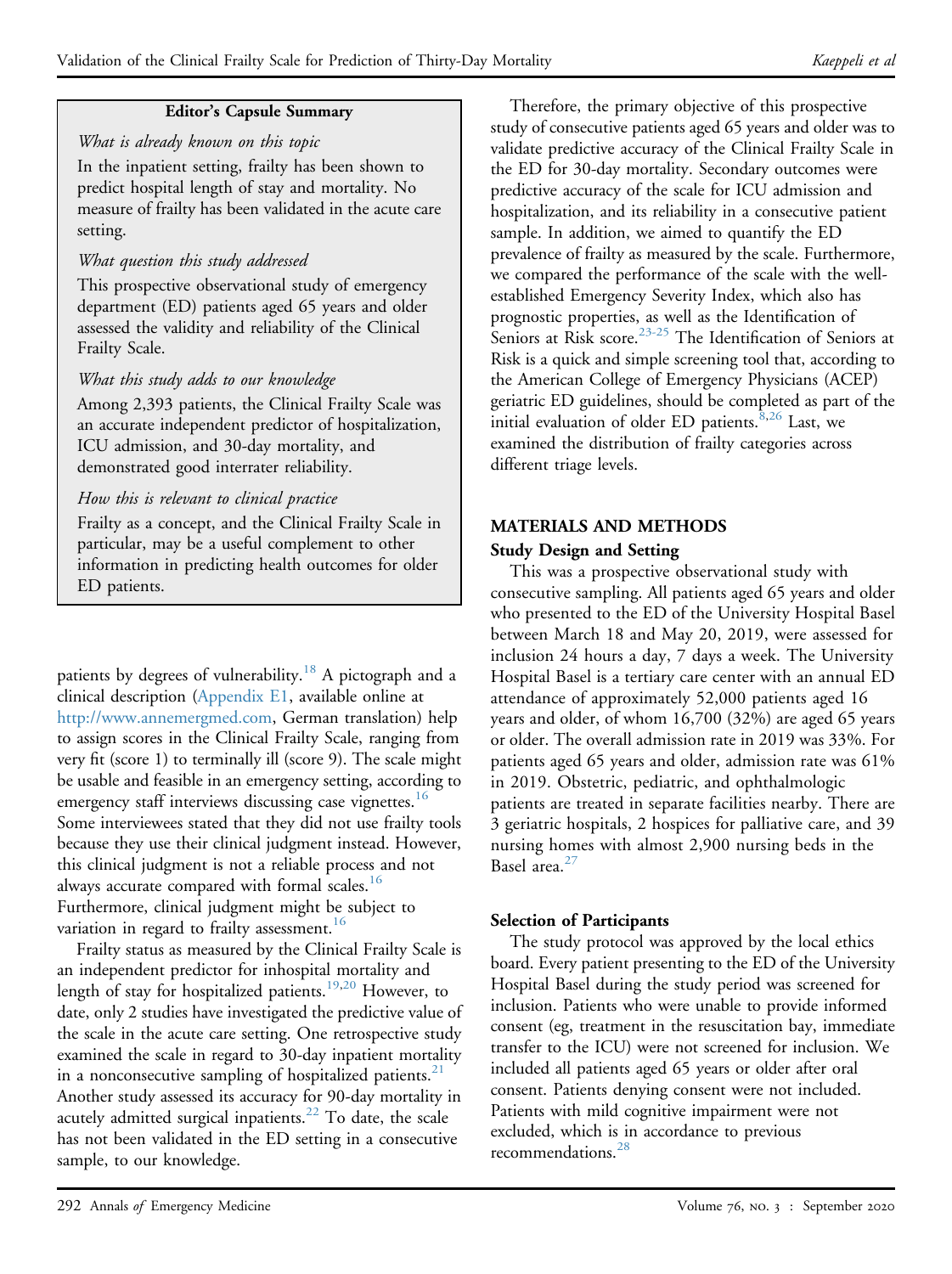# Methods of Measurement

Because the study site is located in a German-speaking area of Switzerland, we performed an authorized translation of the Clinical Frailty Scale clinical descriptions into German, following the recommended guidelines by the International Society for Pharmacoeconomics and Outcome Research Task Force for Translation and Cultural Adaptation, as described previously.<sup>23,[29](#page-9-4)</sup> The 10step translation process includes forward and backward translation, harmonization, and a cognitive debriefing. Each translation step was performed by 2 native-Germanspeaking and native-English-speaking emergency clinicians (forward and backward translation, respectively). The original Clinical Frailty Scale pictographs were used.<sup>30</sup> A dedicated study team consisting of medical students in their fourth to sixth year (of 6 years) of medical school training performed data collection. Study personnel were unaware of the hypothesis of this study and were not involved in patient care. For the assessment of frailty with the Clinical Frailty Scale, each member of the study team received a 30 minute teaching session, including an introduction to the basic concept of frailty, visualized by a short explanatory video, and our translation of the scale (Appendix E1, available online at <http://www.annemergmed.com>; English version available at [https://www.dal.ca/sites/gmr/our-tools/](https://www.dal.ca/sites/gmr/our-tools/clinical-frailty-scale.html) [clinical-frailty-scale.html\)](https://www.dal.ca/sites/gmr/our-tools/clinical-frailty-scale.html). In addition, we used 4 case vignettes to practice Clinical Frailty Scale score assignment. Results were compared and discussed in focus groups.

Each eligible patient was assigned a frailty level according to the Clinical Frailty Scale as soon as he or she arrived in a treatment bay. Patients assigned a score of 5 or higher were considered frail.<sup>[18](#page-8-14)</sup>

To test for reliability, a reference standard (an advanced practice nurse and an emergency physician) assigned Clinical Frailty Scale scores to a random subsample of patients during ED care. The calculated sample size to detect a  $\kappa$  of 0.60 with 80% power was 94 patients.<sup>[31](#page-9-6)</sup> Both assessors were blinded to the scoring of each other, as well as the study teams' scores.

Demographics (age and sex), condition (medical versus surgical), and the Emergency Severity Index level<sup>[23](#page-9-0)</sup> were collected from the electronic health record. The index level is obtained routinely for every ED patient on arrival.

We used the validated German version of the Identification of Seniors at  $Risk^{32}$  $Risk^{32}$  $Risk^{32}$  and defined seniors at risk as patients with an Identification of Seniors at Risk score greater than or equal to  $2.^{33,34}$  $2.^{33,34}$  $2.^{33,34}$  Concomitantly to the Clinical Frailty Scale assessment, study personnel scored the Identification of Seniors at Risk as soon as the patient arrived in the treatment bay.

#### Outcome Measures

The primary outcome was 30-day all-cause mortality, which was death within 30 days of ED presentation. We retrieved the date of death with the electronic health record, official registries, and insurance data. Secondary endpoints were ICU admission rate and hospitalization. We defined hospitalization as a hospital stay longer than 24 hours. We aimed to include 2,100 patients to have sufficient power for our analysis,  $35,36$  $35,36$  including 5% for missing data, which, if any, was omitted listwise.

#### Primary Data Analysis

We provide descriptive statistics as median and interquartile range for continuous variables and as number and percentage for categoric variables. Characteristics of patients with complete Clinical Frailty Scale data and those with missing data, as well as those who were lost to followup, were compared. Differences were tested with Kruskal-Wallis or Wilcoxon-Mann-Whitney or Pearson's  $\chi^2$  tests as appropriate to the size and level of measurement of groups being compared.

To determine whether the Clinical Frailty Scale is an independent predictor of mortality, we computed a Cox proportional hazards regression model adjusted for age (continuous), sex (binary), and condition (binary: medical versus surgical), assuming that frailty level remained constant over time. The analyzed interval was 30 days. We decided to compute the Clinical Frailty Scale as a categoric variable with 4 groups, as suggested previously.<sup>[21](#page-8-17)</sup> Groups were as follows: up to vulnerable (score 1 to 4), describing a non- to prefrail population as a reference; mildly frail (score 5); moderately frail (score 6); and severely or very severely frail (score 7 to 8). A priori, score 9 (terminally ill) was excluded to avoid confounding. Hazard ratios with 95% confidence intervals (CIs) were calculated for the predictors; the effect of the full-factor Clinical Frailty Scale was evaluated with a likelihood ratio test. To check the proportional hazards assumption for the covariates, we performed Schoenfeld's test $37$  and plotted and inspected each variable in a log-log curve. We calculated survival curves to visualize time to 30-day all-cause mortality across collapsed Clinical Frailty Scale groups. To test robustness of our Cox proportional hazards model for 30-day mortality and to determine the predictive validity for ICU admission and hospitalization, we used multivariable logistic regression, including age, sex, condition, and either the Clinical Frailty Scale or the Emergency Severity Index; computed receiver operating characteristic (ROC) curves; and calculated their areas under the curve with 95% CIs.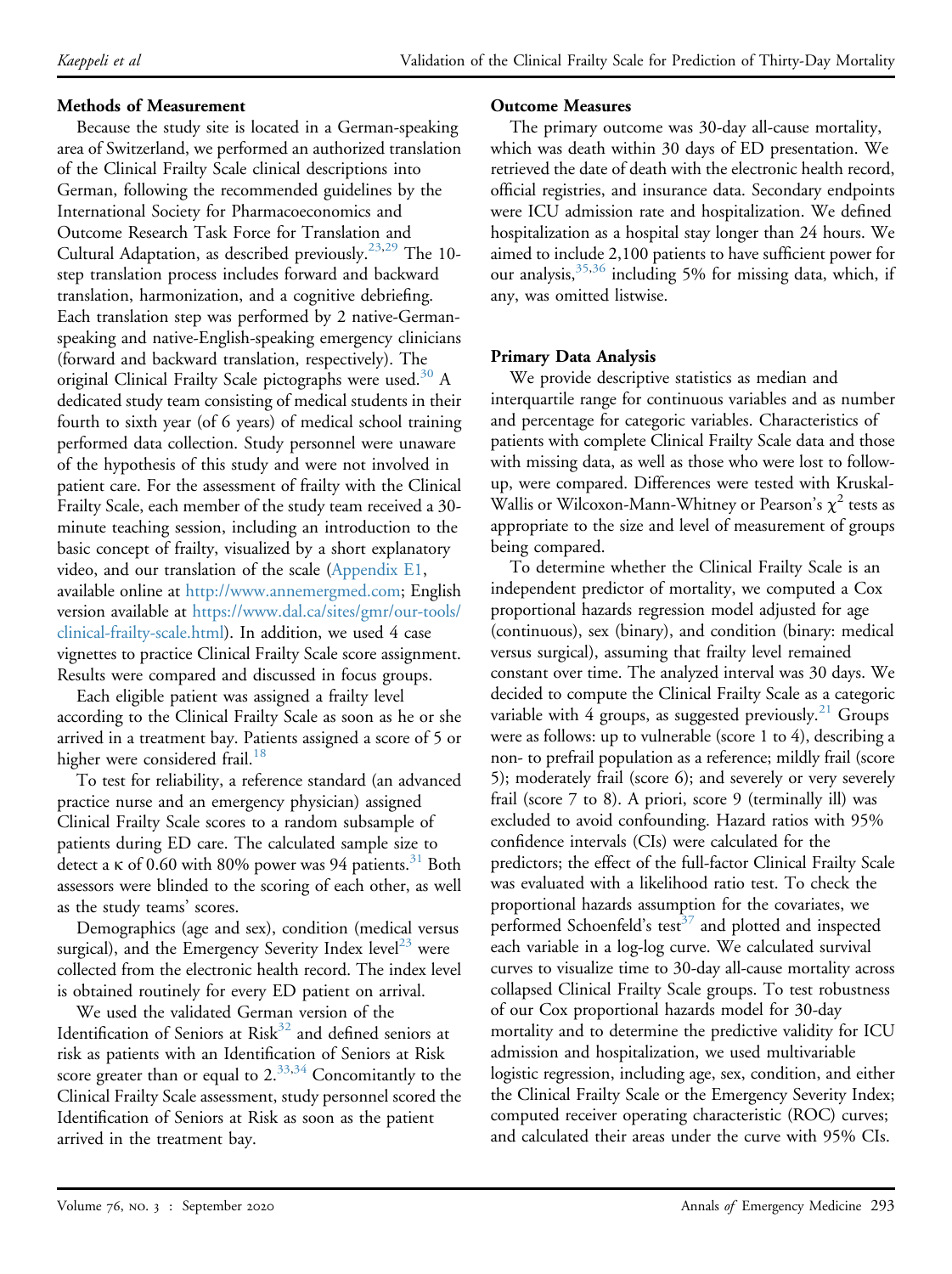Level of agreement for Clinical Frailty Scale scores was calculated between the experts and the study team with weighted Cohen's k statistic. CIs were calculated with bootstrapping. We interpreted agreement according to k values as follows<sup>[38](#page-9-13)</sup>:  $0.01$  to  $0.20$  poor,  $0.21$  to  $0.40$  slight, 0.41 to 0.60 fair, 0.61 to 0.80 good, 0.81 to 0.92 very good, and 0.93 to 1.00 excellent.

To evaluate the predictive performance, the calculated multivariable logistic regression models were used to compare the area under the curve of the ROC for the Clinical Frailty Scale with the Emergency Severity Index and the Identification of Seniors at Risk in regard to the outcomes (30-day mortality, ICU admission, and hospitalization) and analyzed differences with the DeLong test.<sup>3</sup>

To assess calibration, we compared the average predicted probabilities and average observed frequencies of the outcome at each level of risk across a population graphically and tested agreement with the Hosmer-Lemeshow test. $40$ 

To tabulate Clinical Frailty Scale scores across Emergency Severity Index levels, we collapsed the index levels into 2 groups: cannot wait (levels 1 to 2) and can wait (levels 3 to 5). All statistical analyses were performed with R (version 3.5.2; R Foundation for Statistical Computing, Vienna, Austria) and RStudio (RStudio, Inc, Boston, MA). This study is presented in adherence with Transparent Reporting of a Multivariable Prediction Model for Individual Prognosis or Diagnosis reporting standards.<sup>[41](#page-9-16)</sup>

#### RESULTS

#### Characteristics of Study Subjects

Of 2,459 included patients aged 65 years and older, 43 (1.7%) had missing Clinical Frailty Scale scores and 23 (0.9%) were lost to 30-day follow-up. The final study population consisted of 2,393 patients aged 65 years and older [\(Figure 1](#page-3-0)).

The median age was 78 years (interquartile range 72 to 86 years) and 1,218 (51%) were women. Most patients were assigned a medium urgency triage level of Emergency Severity Index score  $3$  (n=1,143, 47.8%). There was no significant difference between the population of patients with missing Clinical Frailty Scale data or between the population of patients lost to follow-up compared with patients analyzed in regard to age, sex, triage level, and condition (medical versus surgical) [\(Table 1](#page-4-0)).

#### Main Results

The overall mortality rate was 5.3% (128 deaths), ICU admission rate was  $8.9\%$  (n=214), and hospitalization rate was  $62.9\%$  (n=1,506). Distribution of frailty levels and outcomes are shown in [Table 2](#page-5-0).

<span id="page-3-0"></span>

Figure 1. Inclusion procedure. Recruitment and follow-up process of the all-comer ED population. CFS, Clinical Frailty Scale.

The Cox regression showed an effect of the factor Clinical Frailty Scale on the hazard ( $\chi^2$ =117.56; P $\leq$ .001). Inspection of the individual hazard ratios in [Table 3](#page-6-0) shows that higher frailty levels are associated with higher hazards. Calculated survival curves are shown in [Figure 2](#page-6-1).

Interrater reliability between experts and the study team was good. The calculated weighted Cohen's k was 0.74 (95% CI 0.64 to 0.85) for the Clinical Frailty Scale scores of 94 patients.

The prevalence of frail patients (Clinical Frailty Scale score  $\geq$ 5) in our ED population was 36.8% (n=880 of 2,393 patients). Most patients were assigned a score of 3 (managing well).

The performance of the Clinical Frailty Scale compared with that of the Emergency Severity Index in regard to prediction of 30-day mortality, ICU admission, and hospitalization is shown in [Figure 3.](#page-7-0) The ROC area under the curve for 30-day mortality was 0.81 (95% CI 0.77 to 0.85) for the Clinical Frailty Scale adjusted for age, sex, and condition (medical versus surgical), and 0.74 (95% CI 0.69 to 0.78) for the Emergency Severity Index adjusted for age, sex, and condition (Table E1, available online at [http://](http://www.annemergmed.com) [www.annemergmed.com](http://www.annemergmed.com)). The DeLong test for the Clinical Frailty Scale model adjusted for age, sex, and condition compared with the Emergency Severity Index model adjusted for age, sex, and condition yielded a significant difference ( $z=4.26$ ; P<.001), in which the Clinical Frailty Scale model outperformed the Emergency Severity Index model in prediction of 30-day mortality. The grouped observed occurrence compared with the grouped predicted probability of the 3 outcomes is shown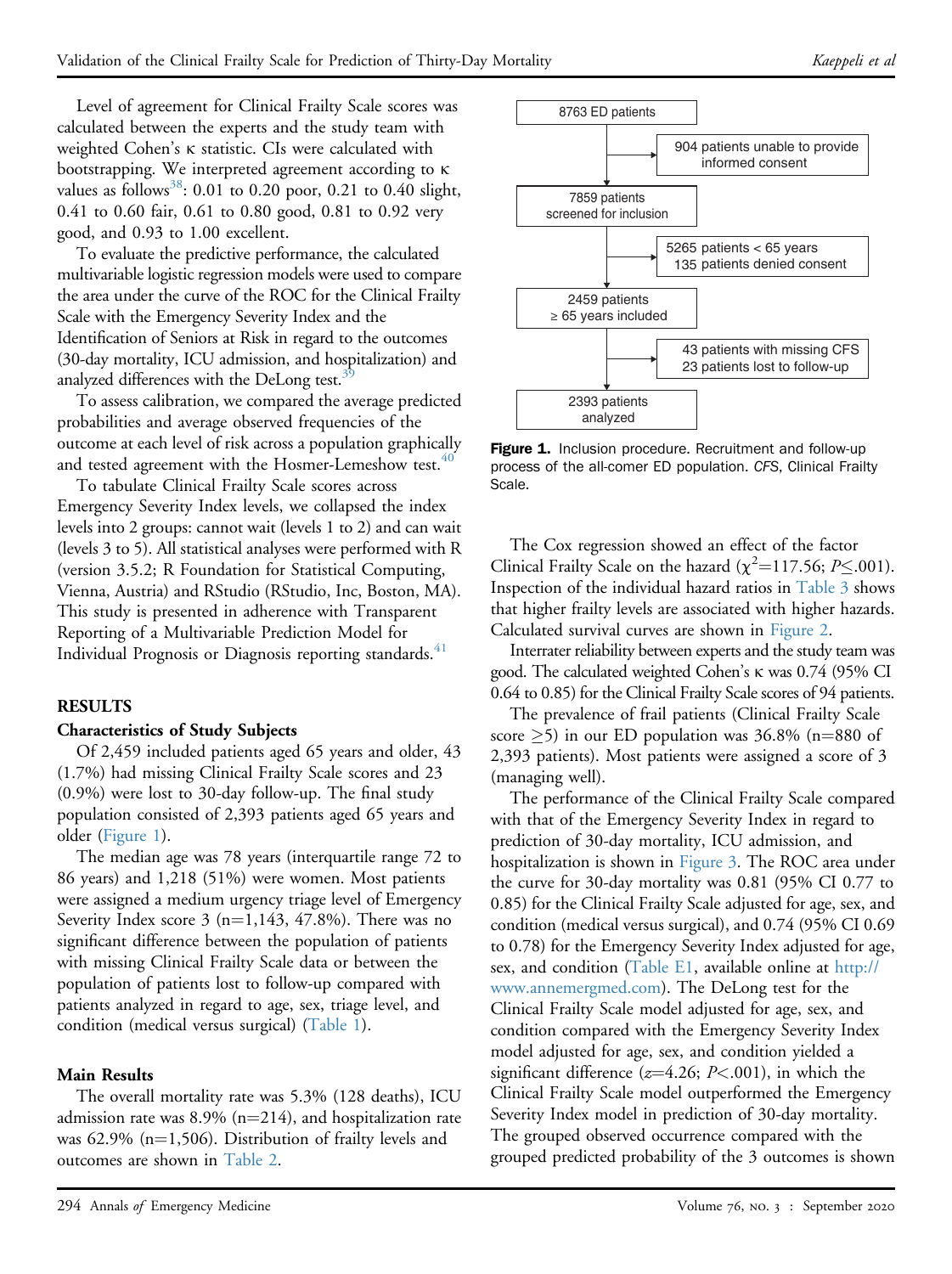|                           | All          | <b>Missing CFS</b> | Lost to Follow-up | Analyzed     |
|---------------------------|--------------|--------------------|-------------------|--------------|
| Patients, No.             | 2,459        | 43                 | 23                | 2,393        |
| Age, median (IQR), y      | 78 (72-86)   | 75 (72-84)         | 77 (71-81)        | 78 (72-86)   |
| Female sex, No. (%)       | 1,247(51)    | 19(44)             | 10(43)            | 1,218(51)    |
| Medical patients, No. (%) | 1,439 (58.5) | 24 (55.8)          | 16 (69.6)         | 1,399 (58.5) |
| ESI level, No. (%)        |              |                    |                   |              |
| $\mathbf{1}$              | 100(4.1)     | 4(9.3)             | $\mathbf 0$       | 96(4.0)      |
| $\overline{2}$            | 893 (36.3)   | 16 (37.2)          | 11 (47.8)         | 866 (36.2)   |
| 3                         | 1,172(47.7)  | 19 (44.2)          | 10(43.5)          | 1,143 (47.8) |
| $\overline{4}$            | 272 (11.1)   | 3(7.0)             | 2(8.7)            | 267 (11.2)   |
| 5                         | 22(0.9)      | 1(2.3)             | $\mathbf 0$       | 21(0.9)      |
|                           |              |                    |                   |              |

#### Table 1. Patient characteristics.

<span id="page-4-0"></span>IQR, interquartile range; ESI, Emergency Severity Index.

The table comprises demographic and acuity level of all included patients (2,459). Differences between analyzed and excluded groups were tested with Kruskal-Wallis or Wilcoxon-Mann-Whitney or Pearson's  $\chi^2$  tests as appropriate to the size and level of measurement. No significant difference between the 3 groups (analyzed, missing CFS, and lost to follow-up) was found. Data are shown as median and IQR for continuous variables and as number and percentage for categoric variables.

in Figure E1 (available online at [http://www.](http://www.annemergmed.com)

[annemergmed.com](http://www.annemergmed.com)). The Hosmer-Lemeshow test was nonsignificant, indicating a good agreement between predicted probability and observed frequency for the measured outcomes 30-day mortality and ICU admission. For the outcome hospitalization, the Hosmer-Lemeshow test yielded a significant result, indicating poor predictions. Graphically, we can determine an overestimation.

We analyzed a cohort of 2,081 patients for the assessment of the Identification of Seniors at Risk; 312 had missing data. For baseline characteristics, see Table E2, available online at [http://www.annemergmed.com.](http://www.annemergmed.com) We identified 1,698 patients (81.6%) at risk in our study population. The performance of the Clinical Frailty Scale compared with that of the Identification of Seniors at Risk in regard to prediction of 30-day mortality, ICU admission, and hospitalization is shown in Figure E2, available online at <http://www.annemergmed.com>. We found a higher predictive performance of the Clinical Frailty Scale model compared with the Identification of Seniors at Risk model in regard to ICU admission and 30-day mortality prediction (Table E3, available online at [http://www.](http://www.annemergmed.com) [annemergmed.com](http://www.annemergmed.com)).

By tabulating Emergency Severity Index levels (cannot wait versus can wait) to Clinical Frailty Scale groups (up to vulnerable, mildly frail, moderately frail, and severely or very severely frail), we identified 462 frail patients (19.4%) who were deemed able to wait ([Table 4\)](#page-7-1).

#### **LIMITATIONS**

This was a single-center study of a mainly white population during a 9-week period from March to May in

an academic tertiary care center in Northwestern Switzerland. The results therefore may not be generalizable to other settings or seasons. We had a relatively small number of patients with missing Clinical Frailty Scale levels or missing follow-up. However, these patients were not different concerning baseline demographics and triage levels [\(Table 1\)](#page-4-0). We included only the covariables age, sex, and condition (medical versus surgical) for our regression models because these parameters were routinely available at the ED. Other predictors such as polypharmacy, dementia, social isolation, limited health literacy, malnutrition, poverty, or depression might affect the predictive value of the Clinical Frailty Scale. Furthermore, we did not include comorbidity and disability as covariates in our model because these syndromes can affect individuals independent of their frailty level.<sup>[7](#page-8-3)</sup> Moreover, we did not compare our findings with the Charlson comorbidity index, derived in 1987 for 1-year mortality, because its selection of comorbidities as well as the associated weights of comorbidity categories should be updated, as recently suggested. $42$  We analyzed all patients aged 65 years or older and did not differentiate any preadmission status such as care facility residence. In previous studies on a vulnerable older ED population, the percentage of nursing home patients was approximately  $7\%$  in our setting.<sup>43</sup> Our secondary outcomes ICU and hospital admission are process measures and possibly not comparable to those of other settings. In addition, there is a strong primary care system in Northwestern Switzerland. Many patients are evaluated by a primary care physician before being sent to the ED, which may partially explain the higher admission rates of older patients in our setting compared with the United States.<sup>[44](#page-9-19)</sup> We hypothesize that the relatively high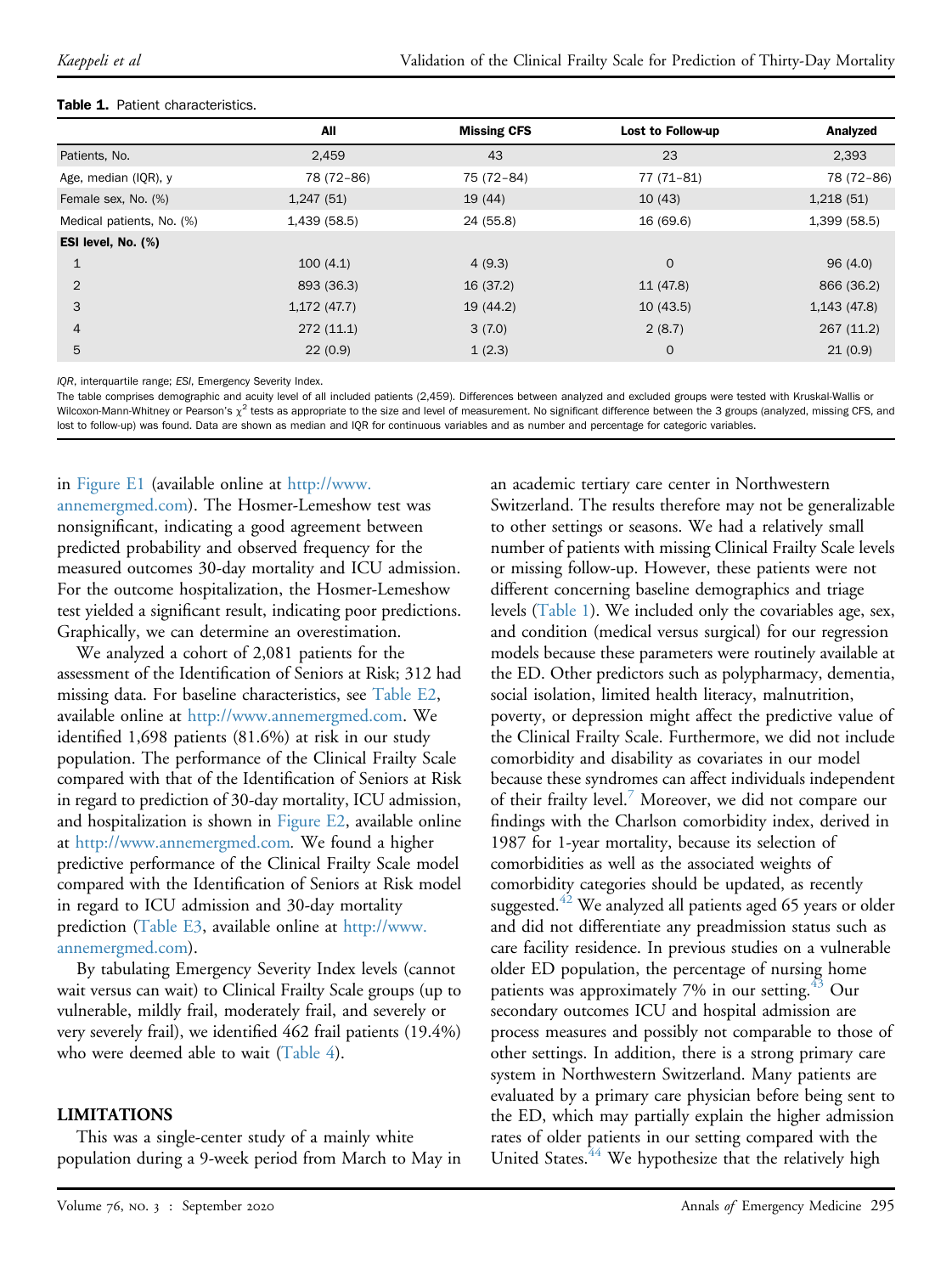number of admissions also might be the reason why the calibration for the outcome hospitalization yields an overestimating model. However, this hypothesis requires further testing in different populations and settings.

We tested for reliability only in a subset of patients, which might bias the results. Furthermore, we assumed that frailty assessed with the Clinical Frailty Scale is static between or during episodes of ED care, but may fluctuate during periods of relative wellness. Previous research has not delineated the dynamics of short-term change in frailty of inpatients, nor the short-term changes in frailty status of patients during ED treatment and after discharge from the ED. We estimate decline in frailty caused by primary illness or adverse effects of procedures and drugs to be a relatively slow process of days rather than a drastic event occurring within hours, but this belief is merely speculative and probably requires further study. In accordance with current understanding, we do not expect a change in frailty level as measured by Clinical Frailty Scale during a patient's stay in the ED.

The study team might not have been ideal frailty assessors because they lack long-standing clinical experience. However, they received formal training, and it is unclear which health care professionals are the ideal assessors compared with a criterion standard. Both ED nurses and emergency physicians, when interviewed, were willing to use the Clinical Frailty Scale in 75% of cases in one mixed-methods study.<sup>[16](#page-8-12)</sup> Because the Clinical Frailty Scale contains certain subjective components, perfect agreement appears unlikely. We demonstrated good but not excellent agreement in our study. In addition, another study in a similar setting demonstrated good interrater agreement (0.72) between scores of nurses and physicians or advanced practitioners.<sup>[45](#page-9-20)</sup> Physician-reported Clinical Frailty Scale score compared with patient self-assessment is preferable,<sup>46</sup> but the minimal qualifications or level of medical expertise of the health care provider frailty assessor is still unknown. We did not examine outcomes such as hospital length of stay, institutionalization, or readmission, usually considered relevant for the frail population. Because older patients are frequently admitted to one of the geriatric hospitals nearby, determination of total length of stay was impossible for this study.

Finally, the Emergency Severity Index was designed for determination of urgency and the allocation of ED resources. Although we compared the Clinical Frailty Scale with the Emergency Severity Index in terms of prognostic performance, we acknowledge that the latter is not explicitly designed for prognostic purposes. However, our data provide the building blocks of discriminatory and calibration validity required to justify the next stages of

| :<br>ا                                           |
|--------------------------------------------------|
|                                                  |
| ï                                                |
|                                                  |
| ֧֧֧ׅ֧֧֧֧֧֧֚֚֚֚֚֚֚֚֚֚֚֚֚֚֚֚֚֚֚֚֝֕֝֝֘֝֬֝֬֝֬֝֝֬֝֬֝֬ |
|                                                  |
| ֚֡<br>׀֚<br>l                                    |
| $\frac{1}{2}$<br>ٔ                               |
|                                                  |
| I                                                |
|                                                  |
|                                                  |

<span id="page-5-0"></span>

|                                                                                                                                                                                                                         | All $(n=2,393)$ 1 $(n=36)$ |                         |               | $2(n=348)$ $3(n=690)$ $5(n=49)$ |                          |            | $5(n=299)$ $6(n=250)$ $7(n=187)$ $8(n=128)$ |            |                        | $9(n=16)$ |
|-------------------------------------------------------------------------------------------------------------------------------------------------------------------------------------------------------------------------|----------------------------|-------------------------|---------------|---------------------------------|--------------------------|------------|---------------------------------------------|------------|------------------------|-----------|
| Age, median (IQR), y                                                                                                                                                                                                    |                            | $78(72-86)$ $74(70-78)$ | $72(68 - 77)$ |                                 | $76(70-82)$ 81 $(74-86)$ | 84 (77-88) | 84 (76-90)                                  | 82 (75-89) | $82(76-87)$ 78 (73-82) |           |
| Female sex, No. (%)                                                                                                                                                                                                     | 1,218 (51)                 | 14(39)                  | 148 (43)      | 343 (50)                        | 227 (51)                 | 177 (59)   | 149 (60)                                    | 97 (52)    | 55 (43)                | 8 (50)    |
| lospitalization, No. (%)                                                                                                                                                                                                | 1,506 (62.9)               | 9(25.0)                 | 125 (35.9)    | 368 (54.1)                      | 307 (68.4)               | 227 (75.9) | 021/194                                     | (46 (78.1) | 117 (91.4)             | 13 (81.2) |
| ICU admission, No. (%)                                                                                                                                                                                                  | 214 (8.9)                  |                         | 12 (3.4)      | 56 (8.2)                        | 32 (7.1)                 | 19 (6.4)   | 33 (13.2)                                   | 19 (10.2)  | 40 (31.2)              | 3(18.8)   |
| 30-day mortality, No. (%)                                                                                                                                                                                               | 128 (5.3)                  |                         | 1(0.3)        | 13(1.9)                         | 8(1.8)                   | 19 (6.4)   | 24 (9.6)                                    | 21 (11.2)  | 39 (30.5)              | 3(18.8)   |
| The table comprises demographics and outcomes of analyzed population (2,393), stratified by CFS scores. Data are shown as median and IQR for continuous variables and as number and percentage for categoric variables. |                            |                         |               |                                 |                          |            |                                             |            |                        |           |

CSF Score

**CSF Score**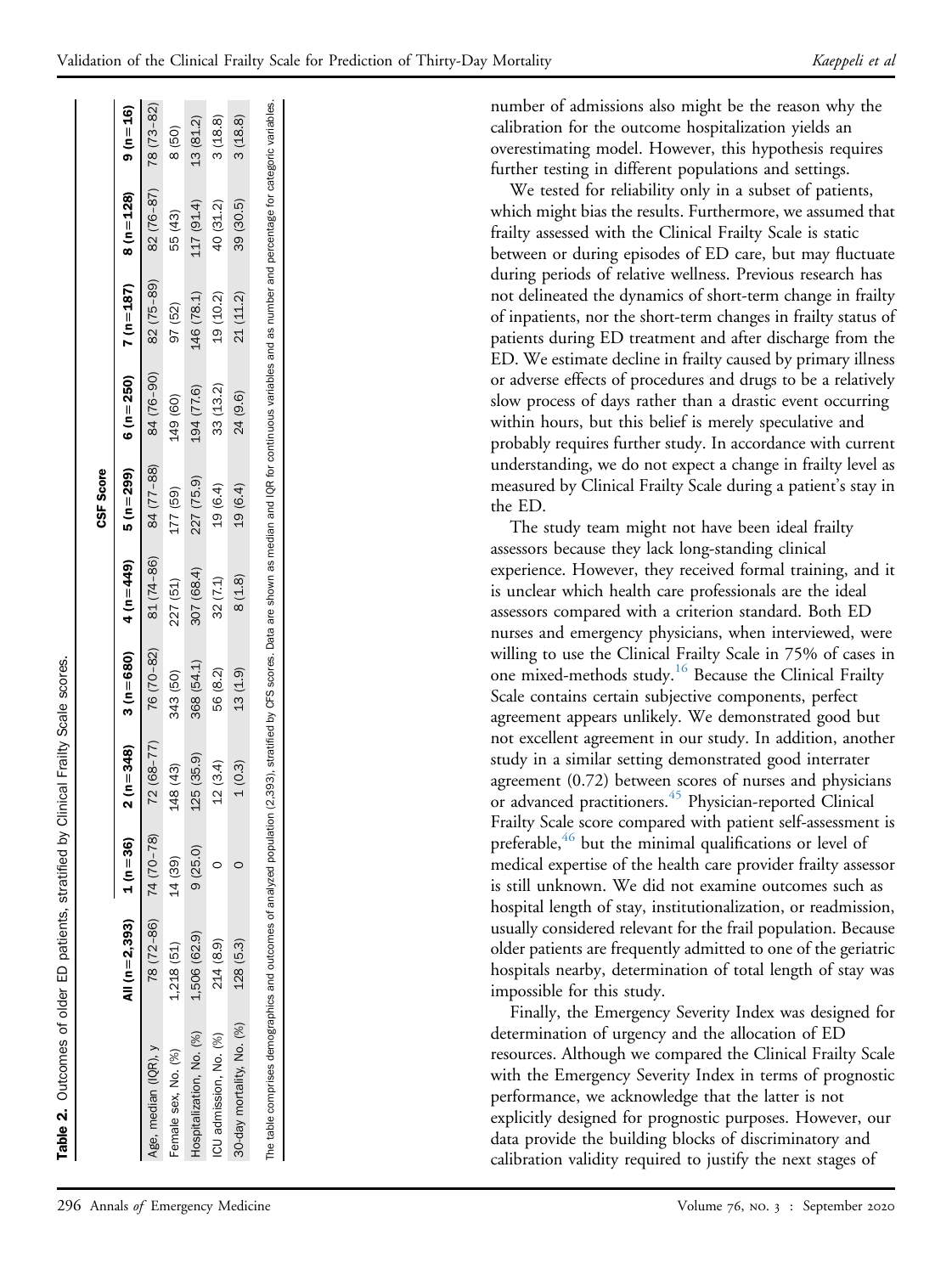|                   | <b>Mortality</b> |                | <b>30-Day Mortality</b> |                | <b>ICU Admission</b> |               | <b>Hospitalization</b> |               |
|-------------------|------------------|----------------|-------------------------|----------------|----------------------|---------------|------------------------|---------------|
|                   | <b>HR</b>        | <b>CI</b>      | <b>OR</b>               | <b>CI</b>      | <b>OR</b>            | <b>CI</b>     | <b>OR</b>              | <b>CI</b>     |
| Age, y            | 1.03             | $1.01 - 1.05$  | 1.03                    | $1.01 - 1.06$  | 0.97                 | $0.95 - 0.98$ | 1.03                   | $1.02 - 1.04$ |
| Female sex        | 0.61             | $0.42 - 0.87$  | 0.58                    | $0.39 - 0.86$  | 0.55                 | $0.40 - 0.74$ | 0.82                   | $0.68 - 0.98$ |
| Medical condition | 1.72             | $1.15 - 2.56$  | 1.72                    | $1.14 - 2.66$  | 1.88                 | $1.37 - 2.62$ | 3.02                   | $2.53 - 3.63$ |
| <b>CFS</b> score  |                  |                |                         |                |                      |               |                        |               |
| $1-4$ (reference) | –                |                |                         |                |                      |               |                        |               |
| 5                 | 4.04             | $2.17 - 7.55$  | 4.12                    | $2.15 - 7.82$  | 1.22                 | $0.71 - 2.01$ | 2.59                   | $1.92 - 3.51$ |
| 6                 | 5.99             | $3.32 - 10.82$ | 6.24                    | $3.38 - 11.57$ | 2.72                 | $1.74 - 4.19$ | 2.61                   | $1.89 - 3.66$ |
| $7 - 8$           | 12.3             | 7.46-20.27     | 13.4                    | $8.07 - 22.85$ | 3.73                 | $2.57 - 5.37$ | 3.75                   | $2.73 - 5.25$ |

|  |  |  |  |  |  | Table 3. Hazard and odds ratios for respective outcomes. |  |
|--|--|--|--|--|--|----------------------------------------------------------|--|
|--|--|--|--|--|--|----------------------------------------------------------|--|

<span id="page-6-0"></span>HR, Hazard ratio; OR, odds ratio.

The table comprises hazard ratios for mortality and odds ratios for 30-day mortality, ICU admission, and hospitalization. The models were calculated with the CFS groups up to vulnerable (score 1 to 4), mildly frail (score 5), moderately frail (score 6), and severely and very severely frail (score 8), and with covariables age, sex, and condition (medical versus surgical). Patients assigned CFS score 9 (terminally ill) were excluded listwise. The CFS group up to vulnerable (score 1 to 4) was the reference category.

research evaluating influence and unintended consequences of accelerating or altering ED processes as a result of the Clinical Frailty Scale with or without Emergency Severity Index screening.

#### DISCUSSION

To our knowledge, this is the first study prospectively investigating predictive validity of the Clinical Frailty Scale

<span id="page-6-1"></span>

Figure 2. Survival curve for Clinical Frailty Scale groups. The curve for the 4 collapsed CFS groups was as follows: up to vulnerable (CFS score 1 to 4), mildly frail (CFS score 5), moderately frail (CFS score 6), and severely and very severely frail (CFS score 7 to 8). CFS score 9 (terminally ill) was excluded. To improve readability, the graph was cropped to 0.7 on the y axis.

in a consecutive sample of older ED patients. We performed a culturally adapted translation of the scale into German according to recommended guidelines<sup>[29](#page-9-4)</sup> and identified it as an accurate and independent predictor for all-cause 30-day mortality, as well as for hospitalization and ICU admission, independent of age, sex, and condition (medical versus surgical). We also found good Clinical Frailty Scale score agreement between reference standard and study personnel. The prevalence of patients identified as frail in our ED was 37%. In regard to mortality prediction, the Clinical Frailty Scale outperformed the Emergency Severity Index.

We identified graded risk of 30-day mortality in older ED patients according to different Clinical Frailty Scale scores. The predictive value of the scale in regard to mortality in our ED was higher compared with that for nonelective hospitalized older patients, $21$  but lower compared with that for the inpatient setting reported in other studies.<sup>[20](#page-8-16)[,47-50](#page-9-22)</sup> The lower performance of the scale in regard to the prediction of ICU transfer compared with the Emergency Severity Index might be explained by the fact that informal assessment of frailty or prognostication already occurs. This is in line with a recent prospective multicenter study demonstrating that the Clinical Frailty Scale was an independent prognostic factor for 1-month survival after ICU admission.<sup>5</sup>

Several studies determined the reliability of the Clinical Frailty Scale for different populations.<sup>[18](#page-8-14)[,24](#page-9-24)[,49](#page-9-25)</sup> Our findings are comparable to the agreement between nurses and physicians in other studies reporting good agreement as well.<sup>[45](#page-9-20)[,52](#page-9-26)</sup>

According to the Clinical Frailty Scale, the prevalence of frailty in our setting seems to be in line with that of other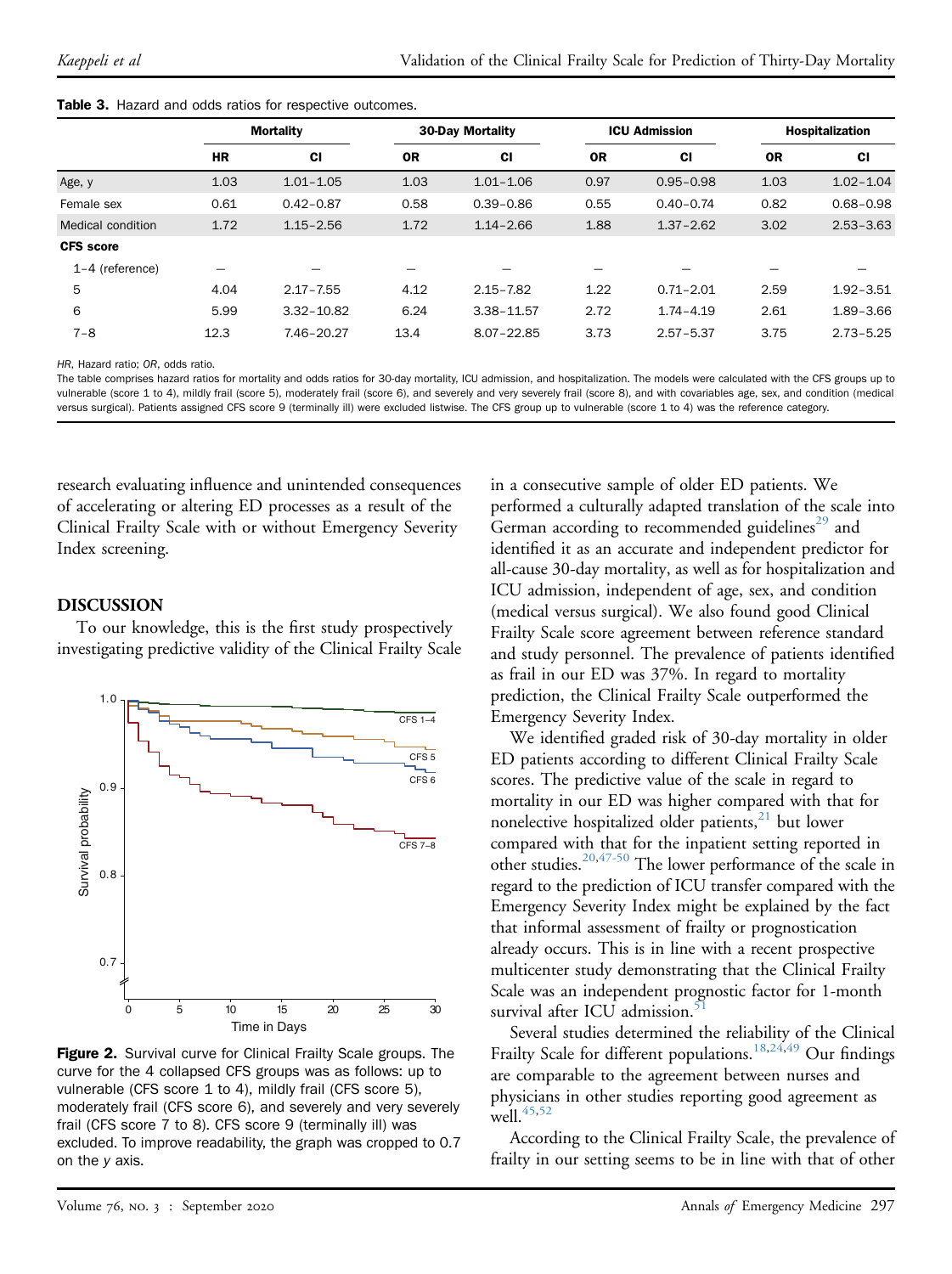<span id="page-7-0"></span>

Figure 3. ROCs for respective outcomes are shown, as is comparison of 3 logistic regression models for the outcomes. The area under the curve for 30-day mortality prediction with the CFS was 0.81 (95% CI 0.77 to 0.85), for hospitalization 0.72 (95% CI 0.70 to 0.74), and for ICU admission 0.69 (95% CI 0.66 to 0.73).

studies  $(32.7\%$  to  $39.6\%)$ <sup>21[,48](#page-9-27)</sup> ED frailty prevalence measured with tools other than the scale, however, appears to vary widely.<sup>[53](#page-9-28)</sup> The reason underlying this variation is unknown.

Older patients frequently have unique care needs that are often not addressed in typical EDs. They do not present with single-organ issues but rather with nonspecific complaints such as weakness.<sup>[54](#page-9-29)</sup> A wide spectrum of underlying conditions ranging from acute life-threatening disease to social issues is found. $43$  Frailty and urgency measures appeared to complement each other in our study. One fifth of our population was assigned a triage level "can wait" but was frail. Because a longer waiting time is a notable risk factor for adverse outcomes for frail patients, we believe that they should not wait, regardless of their Emergency Severity Index score. Both the Emergency Severity Index and Clinical Frailty Scale can be readily assessed as early as at triage, with similar effort. Early frailty screening is potentially useful for case finding (eg, by identifying older adults more likely to benefit from more

comprehensive geriatric care, prognostication, and [resuscitative] decisionmaking).

Future studies should examine, ideally in different settings and locations, whether the Clinical Frailty Scale is correctly and reliably used by ED clinicians in nonresearch settings, and whether it retains prognostic accuracy after actual ED implementation. Because the evidence for frailty screening in the ED still is scarce,<sup>[55](#page-9-30)</sup> further studies should investigate whether frailty identification in the ED is associated with improved outcomes. For example, Clinical Frailty Scale assessments could inform shared decisionmaking about the scope of diagnostic evaluation, level of interventional aggressiveness, end-of-life discussions, or all three.  $56-59$  Transdisciplinary clinical researchers also require a measure of "frailty" to compare older ED populations with medical and surgical study patients.<sup>[17](#page-8-13)</sup> As a well-accepted construct and descriptor of frailty, the Clinical Frailty Scale provides that measure.

In summary, the Clinical Frailty Scale appears to be a reliable and valid instrument to identify frailty in the ED.

Table 4. Cross tabulation of frailty and acuity.

|                                         | All          | Up to Vulnerable | <b>Mildly Frail</b> | <b>Moderately Frail</b> | Severely and Very Severely Frail |
|-----------------------------------------|--------------|------------------|---------------------|-------------------------|----------------------------------|
| Patients, No.                           | 2.377        | 1.513            | 299                 | 250                     | 315                              |
| Cannot wait (ESI score 1-2), No. (%)    | 954 (40.1)   | 552 (23.2)       | 112(4.7)            | 112(4.7)                | 178 (7.5)                        |
| Can wait (ESI score $3-5$ ), No. $(\%)$ | 1,423 (59.9) | 961 (40.4)       | 187 (7.9)           | 138(5.8)                | 137(5.8)                         |

<span id="page-7-1"></span>The table comprises the distribution of the analyzed population (2,377) in regard to acuity and frailty. CFS groups were up to vulnerable (score 1 to 4), mildly frail (score 5), moderately frail (score 6), and severely and very severely frail (score 8). Patients assigned CFS score 9 (terminally ill) were excluded listwise.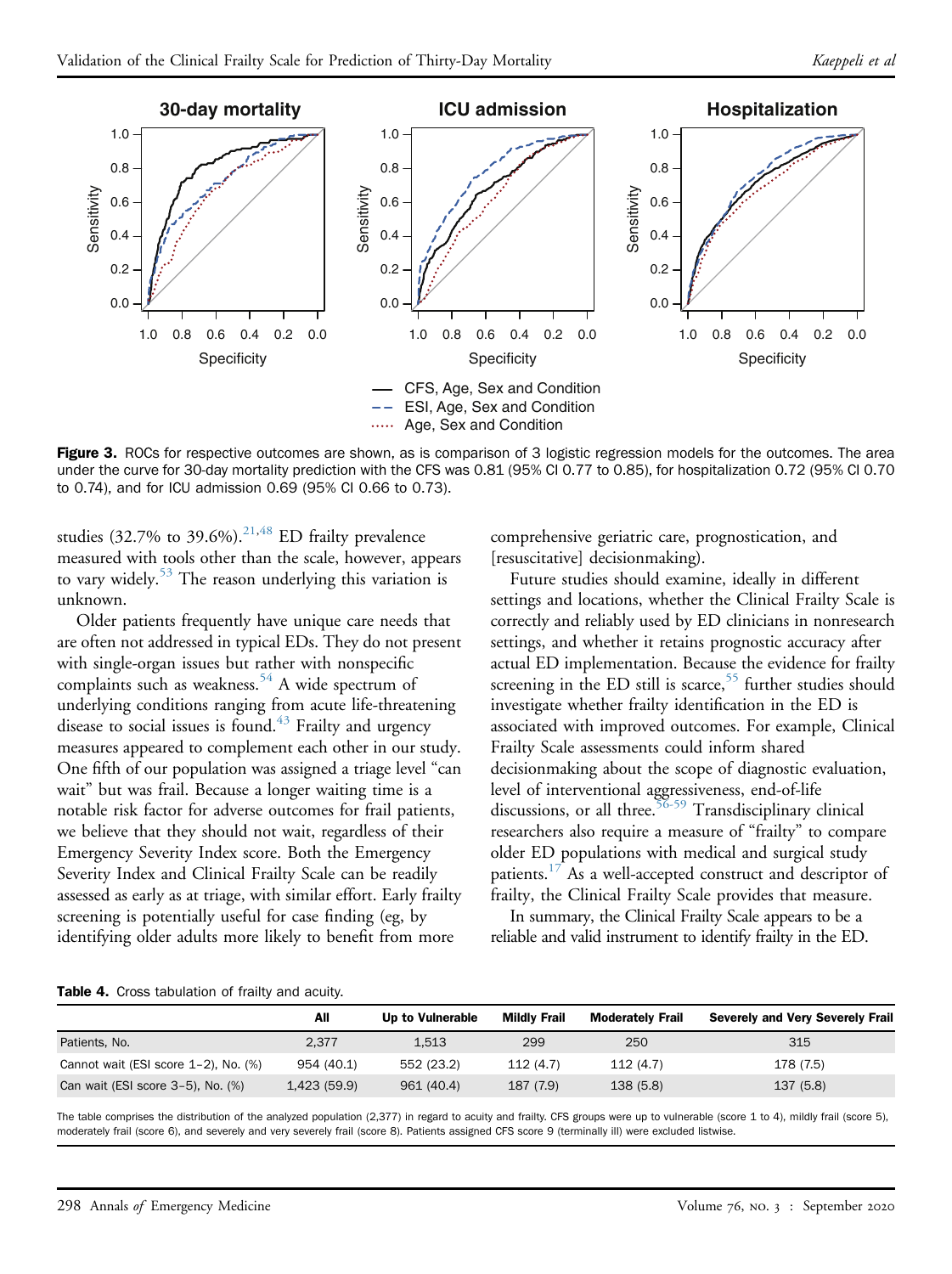Independent of potential confounders, the scale predicts 30 day mortality of ED patients aged 65 years and older. If subsequently validated in additional populations for accuracy, reliability, acceptability, and beneficial effect that outweighs harms, the scale could provide ED clinicians a new geriatric tool to guide decisionmaking for triage, disposition, and treatment.

The authors acknowledge the participating patients, the study team, and the staff of the Emergency Department at University Hospital, Basel, Switzerland; Monika Stadler for administrative support; and Gilles Dutilh, PhD, for statistical advice.

Supervising editor: Timothy F. Platts-Mills, MD, MSc. Specific detailed information about possible conflict of interest for individual editors is available at [https://www.annemergmed.com/](https://www.annemergmed.com/editors) [editors.](https://www.annemergmed.com/editors)

Author affiliations: From the Emergency Department, University Hospital Basel, University of Basel, Basel, Switzerland (Kaeppeli, Rueegg, Dreher-Hummel, Bingisser, Nickel); the Department of Emergency Medicine, Odense University Hospital, University of Southern Denmark, Odense, Denmark (Brabrand, Kabell-Nissen); and the Department of Emergency Medicine, Washington University in St. Louis, St. Louis, MO (Carpenter).

Author contributions: CHN conceived of the study. RB and CHN designed the trial and supervised the conduct of the trial and data collection. TK and TD-H undertook recruitment of patients. TK and MR analyzed the data. TK, MR, MB, SK-N, CRC, and CHN interpreted the data, including quality control. TK, MB, SK-N, CRC, and CHN drafted the article, and all authors contributed substantially to its revision. CHN takes responsibility for the paper as a whole.

All authors attest to meeting the four [ICMJE.org](http://ICMJE.org) authorship criteria: (1) Substantial contributions to the conception or design of the work; or the acquisition, analysis, or interpretation of data for the work; AND (2) Drafting the work or revising it critically for important intellectual content; AND (3) Final approval of the version to be published; AND (4) Agreement to be accountable for all aspects of the work in ensuring that questions related to the accuracy or integrity of any part of the work are appropriately investigated and resolved.

Funding and support: By Annals policy, all authors are required to disclose any and all commercial, financial, and other relationships in any way related to the subject of this article as per ICMJE conflict of interest guidelines (see [www.icmje.org](http://www.icmje.org)). Dr. Carpenter reports being chair of the Schwartz-Reisman Emergency Medicine Institute International Advisory Board and being a contracted collaborator with the Geriatric ED Collaborative, Geriatric Emergency Care Applied Research (GEAR) Network, and ACEP Geriatric ED Accreditation Board of Governors. This study was supported by scientific funds from the University Hospital of Basel.

Publication dates: Received for publication January 14, 2020. Revisions received March 9, 2020, and March 20, 2020. Accepted for publication March 25, 2020.

#### Trial registration number: NCT03892551

#### <span id="page-8-0"></span>REFERENCES

- 1. [Clegg A, Young J, Iliffe S, et al. Frailty in elderly people.](http://refhub.elsevier.com/S0196-0644(20)30218-3/sref1) Lancet. [2013;381:752-762](http://refhub.elsevier.com/S0196-0644(20)30218-3/sref1).
- <span id="page-8-1"></span>2. [Wilson D, Jackson T, Sapey E, et al. Frailty and sarcopenia: the](http://refhub.elsevier.com/S0196-0644(20)30218-3/sref2) [potential role of an aged immune system.](http://refhub.elsevier.com/S0196-0644(20)30218-3/sref2) Ageing Res Rev. [2017;36:1-10.](http://refhub.elsevier.com/S0196-0644(20)30218-3/sref2)
- <span id="page-8-2"></span>3. [Rothman MD, Leo-Summers L, Gill TM. Prognostic signi](http://refhub.elsevier.com/S0196-0644(20)30218-3/sref3)ficance of [potential frailty criteria.](http://refhub.elsevier.com/S0196-0644(20)30218-3/sref3) J Am Geriatr Soc. 2008;56:2211-2216.
- 4. [Ensrud KE, Ewing SK, Cawthon PM, et al. A comparison of frailty](http://refhub.elsevier.com/S0196-0644(20)30218-3/sref4) [indexes for the prediction of falls, disability, fractures, and mortality in](http://refhub.elsevier.com/S0196-0644(20)30218-3/sref4) older men. J Am Geriatr Soc[. 2009;57:492-498.](http://refhub.elsevier.com/S0196-0644(20)30218-3/sref4)
- 5. [Cunha AIL, Veronese N, de Melo Borges S, et al. Frailty as a predictor of](http://refhub.elsevier.com/S0196-0644(20)30218-3/sref5) [adverse outcomes in hospitalized older adults: a systematic review](http://refhub.elsevier.com/S0196-0644(20)30218-3/sref5) and meta-analysis. Ageing Res Rev[. 2019;56:100960.](http://refhub.elsevier.com/S0196-0644(20)30218-3/sref5)
- 6. [Shinall MC Jr, Arya S, Youk A, et al. Association of preoperative patient](http://refhub.elsevier.com/S0196-0644(20)30218-3/sref6) [frailty and operative stress with postoperative mortality.](http://refhub.elsevier.com/S0196-0644(20)30218-3/sref6) JAMA Surg. [2019;155;e194620.](http://refhub.elsevier.com/S0196-0644(20)30218-3/sref6)
- <span id="page-8-3"></span>7. [Arendts G, Burkett E, Hullick C, et al. Frailty, thy name is.](http://refhub.elsevier.com/S0196-0644(20)30218-3/sref7) Emerg Med Australas[. 2017;29:712-716](http://refhub.elsevier.com/S0196-0644(20)30218-3/sref7).
- <span id="page-8-4"></span>8. [Carpenter C, Gerson L. Geriatric emergency medicine. In: LoCicero J,](http://refhub.elsevier.com/S0196-0644(20)30218-3/sref8) Rosenthal RA, Katic M, et al, eds. [A Supplement to New Frontiers in](http://refhub.elsevier.com/S0196-0644(20)30218-3/sref8) [Geriatrics Research: An Agenda for Surgical and Related Medical](http://refhub.elsevier.com/S0196-0644(20)30218-3/sref8) Specialties[. 2nd ed. New York, NY: American Geriatrics Society;](http://refhub.elsevier.com/S0196-0644(20)30218-3/sref8) [2008:45-71](http://refhub.elsevier.com/S0196-0644(20)30218-3/sref8).
- <span id="page-8-6"></span><span id="page-8-5"></span>9. Stiffl[er KA, Finley A, Midha S, et al. Frailty assessment in the](http://refhub.elsevier.com/S0196-0644(20)30218-3/sref9) [emergency department.](http://refhub.elsevier.com/S0196-0644(20)30218-3/sref9) J Emerg Med. 2013;45:291-298.
- <span id="page-8-7"></span>10. [Conroy S, Dowsing T. The ability of frailty to predict outcomes in older](http://refhub.elsevier.com/S0196-0644(20)30218-3/sref10) [people attending an acute medical unit.](http://refhub.elsevier.com/S0196-0644(20)30218-3/sref10) Acute Med. 2013;12:74-76.
- 11. [Gobbens RJ, van Assen MA, Luijkx KG, et al. The Tilburg Frailty](http://refhub.elsevier.com/S0196-0644(20)30218-3/sref11) [Indicator: psychometric properties.](http://refhub.elsevier.com/S0196-0644(20)30218-3/sref11) J Am Med Dir Assoc. [2010;11:344-355](http://refhub.elsevier.com/S0196-0644(20)30218-3/sref11).
- <span id="page-8-8"></span>12. [Morley JE, Malmstrom T, Miller D. A simple frailty questionnaire \(FRAIL\)](http://refhub.elsevier.com/S0196-0644(20)30218-3/sref12) [predicts outcomes in middle aged African Americans.](http://refhub.elsevier.com/S0196-0644(20)30218-3/sref12) J Nutr Health Aging[. 2012;16:601-608](http://refhub.elsevier.com/S0196-0644(20)30218-3/sref12).
- <span id="page-8-9"></span>13. [Raîche M, Hébert R, Dubois M-F. PRISMA-7: a case-](http://refhub.elsevier.com/S0196-0644(20)30218-3/sref13)finding tool to [identify older adults with moderate to severe disabilities.](http://refhub.elsevier.com/S0196-0644(20)30218-3/sref13) Arch Gerontol Geriatr[. 2008;47:9-18.](http://refhub.elsevier.com/S0196-0644(20)30218-3/sref13)
- <span id="page-8-10"></span>14. [Carpenter CR, Shelton E, Fowler S, et al. Risk factors and screening](http://refhub.elsevier.com/S0196-0644(20)30218-3/sref14) [instruments to predict adverse outcomes for undifferentiated older](http://refhub.elsevier.com/S0196-0644(20)30218-3/sref14) [emergency department patients: a systematic review and meta](http://refhub.elsevier.com/S0196-0644(20)30218-3/sref14)analysis. [Acad Emerg Med](http://refhub.elsevier.com/S0196-0644(20)30218-3/sref14). 2015;22:1-21.
- <span id="page-8-11"></span>15. [Apóstolo J, Cooke R, Bobrowicz-Campos E, et al. Predicting risk and](http://refhub.elsevier.com/S0196-0644(20)30218-3/sref15) [outcomes for frail older adults: an umbrella review of frailty screening](http://refhub.elsevier.com/S0196-0644(20)30218-3/sref15) tools. [JBI Database System Rev Implement Rep](http://refhub.elsevier.com/S0196-0644(20)30218-3/sref15). 2017;15:1154-1208.
- <span id="page-8-12"></span>16. [Elliott A, Phelps K, Regen E, et al. Identifying frailty in the Emergency](http://refhub.elsevier.com/S0196-0644(20)30218-3/sref16) [Department](http://refhub.elsevier.com/S0196-0644(20)30218-3/sref16)–Feasibility study. Age Ageing[. 2017;46:840-845](http://refhub.elsevier.com/S0196-0644(20)30218-3/sref16).
- <span id="page-8-13"></span>17. [Walston J, Robinson TN, Zieman S, et al. Integrating frailty research](http://refhub.elsevier.com/S0196-0644(20)30218-3/sref17) [into the medical specialties: report from a U13 conference.](http://refhub.elsevier.com/S0196-0644(20)30218-3/sref17) J Am Geriatr Soc[. 2017;65:2134-2139.](http://refhub.elsevier.com/S0196-0644(20)30218-3/sref17)
- <span id="page-8-14"></span>18. [Rockwood K, Song X, MacKnight C, et al. A global clinical measure of](http://refhub.elsevier.com/S0196-0644(20)30218-3/sref18) fi[tness and frailty in elderly people.](http://refhub.elsevier.com/S0196-0644(20)30218-3/sref18) CMAJ. 2005;173:489-495.
- <span id="page-8-16"></span><span id="page-8-15"></span>19. [Wallis SJ, Wall J, Biram RWS, et al. Association of the Clinical Frailty](http://refhub.elsevier.com/S0196-0644(20)30218-3/sref19) [Scale with hospital outcomes.](http://refhub.elsevier.com/S0196-0644(20)30218-3/sref19) QJM. 2015;108:943-949.
- 20. [Basic D, Shanley C. Frailty in an older inpatient population: using the](http://refhub.elsevier.com/S0196-0644(20)30218-3/sref20) [Clinical Frailty Scale to predict patient outcomes.](http://refhub.elsevier.com/S0196-0644(20)30218-3/sref20) J Aging Health. [2015;27:670-685.](http://refhub.elsevier.com/S0196-0644(20)30218-3/sref20)
- <span id="page-8-17"></span>21. [Romero-Ortuno R, Wallis S, Biram R, et al. Clinical frailty adds to acute](http://refhub.elsevier.com/S0196-0644(20)30218-3/sref21) [illness severity in predicting mortality in hospitalized older adults: an](http://refhub.elsevier.com/S0196-0644(20)30218-3/sref21) [observational study.](http://refhub.elsevier.com/S0196-0644(20)30218-3/sref21) Eur J Intern Med. 2016;35:24-34.
- <span id="page-8-18"></span>22. [Hewitt J, Carter B, McCarthy K, et al. Frailty predicts mortality in all](http://refhub.elsevier.com/S0196-0644(20)30218-3/sref22) [emergency surgical admissions regardless of age. An observational](http://refhub.elsevier.com/S0196-0644(20)30218-3/sref22) study. Age Ageing[. 2019;48:388-394.](http://refhub.elsevier.com/S0196-0644(20)30218-3/sref22)